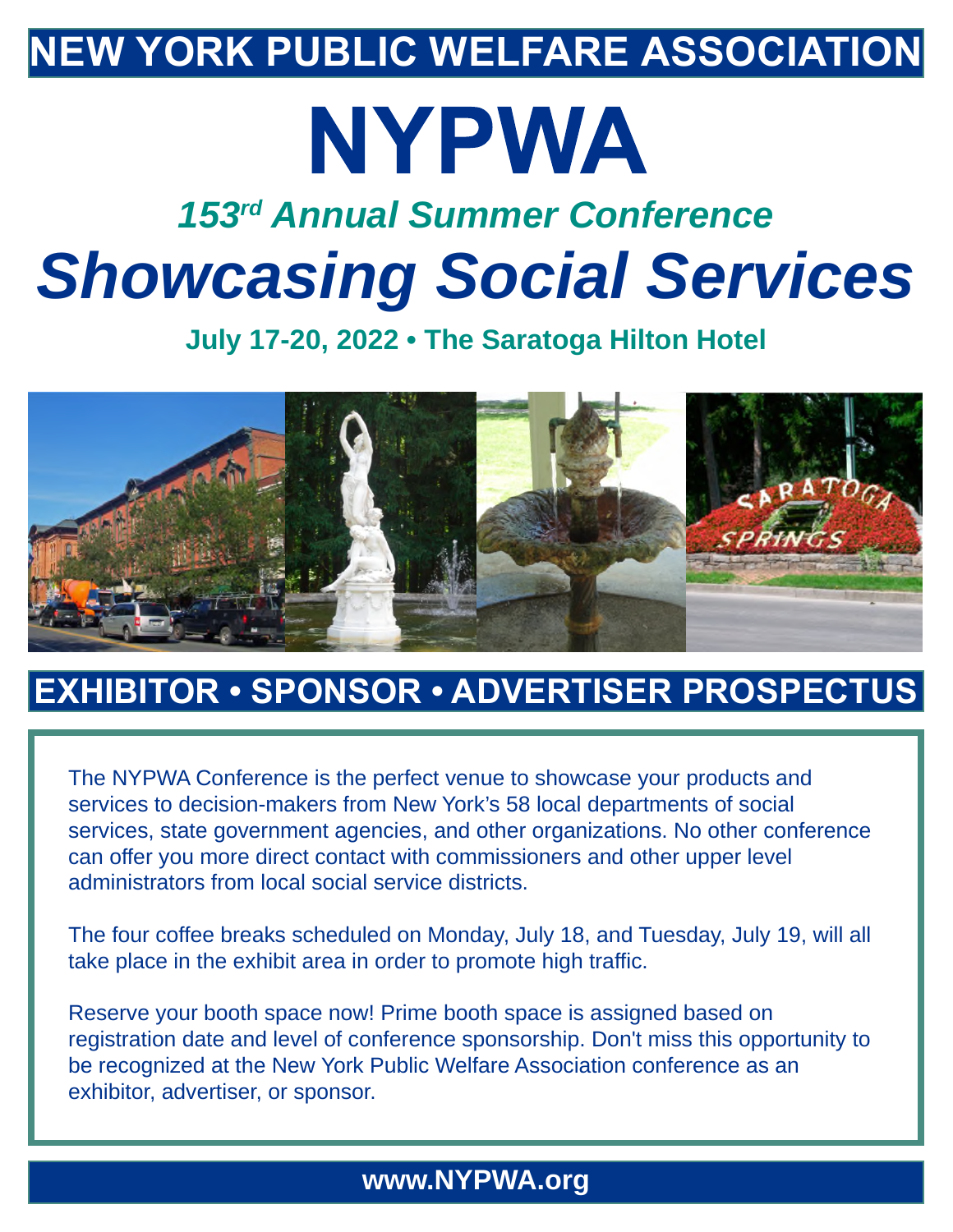## **July 17-20, 2022 The Saratoga Hilton Hotel**

## Exhibitor Space

Prime exhibitor space is available at the 153<sup>rd</sup> Annual NYPWA Summer Conference. Don't miss this opportunity to connect with your target audience. This annual event is scheduled for July 17-20, 2022, and will be held at the Saratoga Hilton Hotel, 534 Broadway, Saratoga Springs, New York.

Your Exhibitor Registration Fee will include:

- 2 complimentary conference registrations for your company representatives
- Company name, contact information, and booth location
- Two full days to exhibit
- 8' x 8' exhibit booth

Please see the attached exhibitor information and registration form for more information or contact NYPWA staff listed below for details.

## Gold Sponsorship

Be among the premier companies to be recognized as a NYPWA Gold Sponsor. Gold Sponsors will receive a full-page ad in the Final Conference Brochure, a morning or afternoon coffee break sponsorship, your company's logo or name announcing sponsorship, preferred booth space, and your company name and contact information published in the Final Conference Brochure. Gold Sponsors will also receive special recognition during the conference Opening Ceremonies. Take advantage of this great marketing opportunity and sign up today! (Sponsorships will be limited.)

Please see the attached exhibitor information and registration form for more information or contact NYPWA staff listed below for details.

## Event Sponsorships

If you cannot commit to staffing booth space, please consider these additional sponsorship opportunities:

- Coffee Break
- Opening Luncheon
- Commissioners' Coffee Break
- Entertainment

Please see the attached sponsor information and registration form for more information or contact NYPWA staff listed below for details.

## Advertising Opportunities

Advertise in the NYPWA Conference Brochure. The final Conference Brochure will be distributed electronically to approximately 600 social services administrators, as well as being posted on the NYPWA website, please contact us for a sample. Full and half page ads are available.

Please see the attached registration form for more information or contact NYPWA staff listed below for details.

**Nicole Gee, Administrative Coordinator 518-465-9305 , ext. 3• nicole.gee@nypwa.org www.NYPWA.org**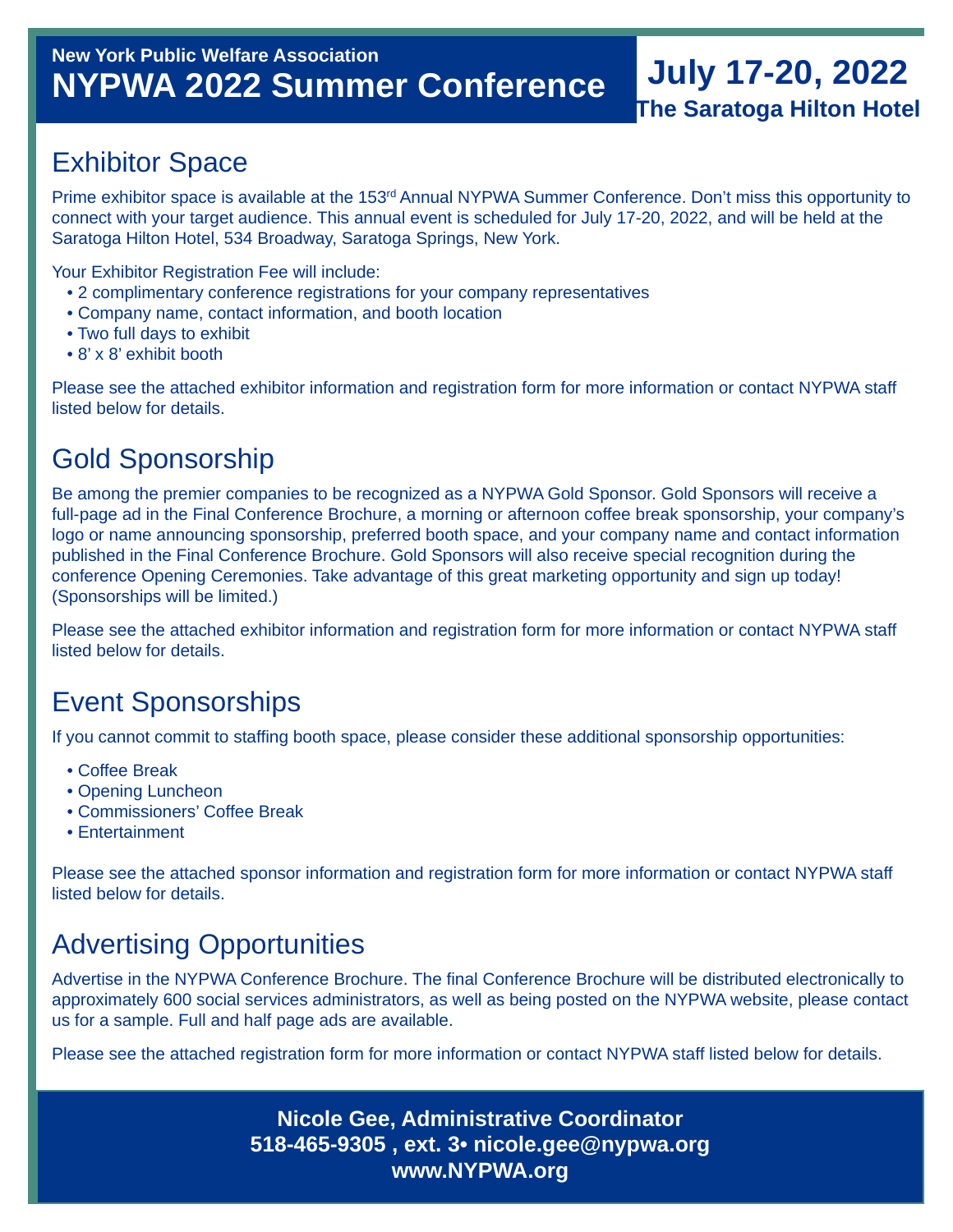## **New York Public Welfare Association NYPWA 2022 Summer Conference**

## **July 17-20, 2022 The Saratoga Hilton Hotel**

Make plans now to exhibit and promote your program, organization, or business, at the New York Public Welfare Association's 153rd Annual Summer Conference in Saratoga Springs, New York, July 17-20, 2022.

#### **THE SARATOGA HILTON HOTEL:** Conveniently located at 534 Broadway, Saratoga Springs, NY 12866.

**REACH YOUR TARGET AUDIENCE:** The NYPWA Conference draws more than 500 upper level administrators from local departments of social services and state agencies. No other conference can offer you a better opportunity to showcase your products and services to decision-makers from New York's 58 local departments of social services, state government agencies, and community organizations.

**WHAT YOUR BOOTH FEE INCLUDES:** Each exhibit booth registration entitles you to two complimentary conference registrations, including access to most conference workshops. Exhibit booths measure 8' x 8' and include one 6' x 24" topped and skirted table, two chairs, one 7" x 44" sign, one 120 volt electrical outlet, an 8' backdrop, and a wastebasket.

**BOOTH SELECTION:** Booths will be assigned on a first-come, first-served basis, with special consideration given to Conference Gold Sponsors.

**MOVE-IN:** The NYPWA Exhibit Hall move-in for exhibitors is on Sunday, July 17, from 3:00 PM to 6:00 PM. Exhibitors are also welcomed to set up before 9:00 AM on Monday, July 18.

#### **THE EXHIBIT HALL SCHEDULE:**

- Monday, July 18: 9:00 AM 5:00 PM
- Tuesday, July 19: 9:00 AM 5:00 PM
- Morning and afternoon Coffee Breaks will take place in the Exhibit Hall on both days.

**TEAR-DOWN:** Exhibit tear-down will be Tuesday, July 19, from 5:00 PM to 6:00 PM.

**REGISTRATION:** All representatives must register for the conference. Please fill out an Exhibitor Registration Form and an Exhibitor Agreement, and fax, email, or mail them to the NYPWA.

**DECORATING/SHIPPING & STORAGE SERVICES:** The NYPWA will be contracting with a tradeshow decorating company that will be available to help you with all shipping and storage needs. After you register you will receive an Exhibitor Information Packet from Clifton Park Convention Services. Any additional decorating, shipping, or electrical needs must be ordered directly through Clifton Park Convention Services, 518-877-7449. If you require internet access, please contact Zak Westbrook at CMI AV at the Saratoga Hilton: zwestbrook@cmiav.com.

**QUESTIONS:** Please contact Nicole Gee, NYPWA Administrative Coordinator, at 518-465-9305, ext. 3 or nicole.gee@nypwa.org

> **Nicole Gee, Administrative Coordinator 518-465-9305 , ext. 3• nicole.gee@nypwa.org www.NYPWA.org**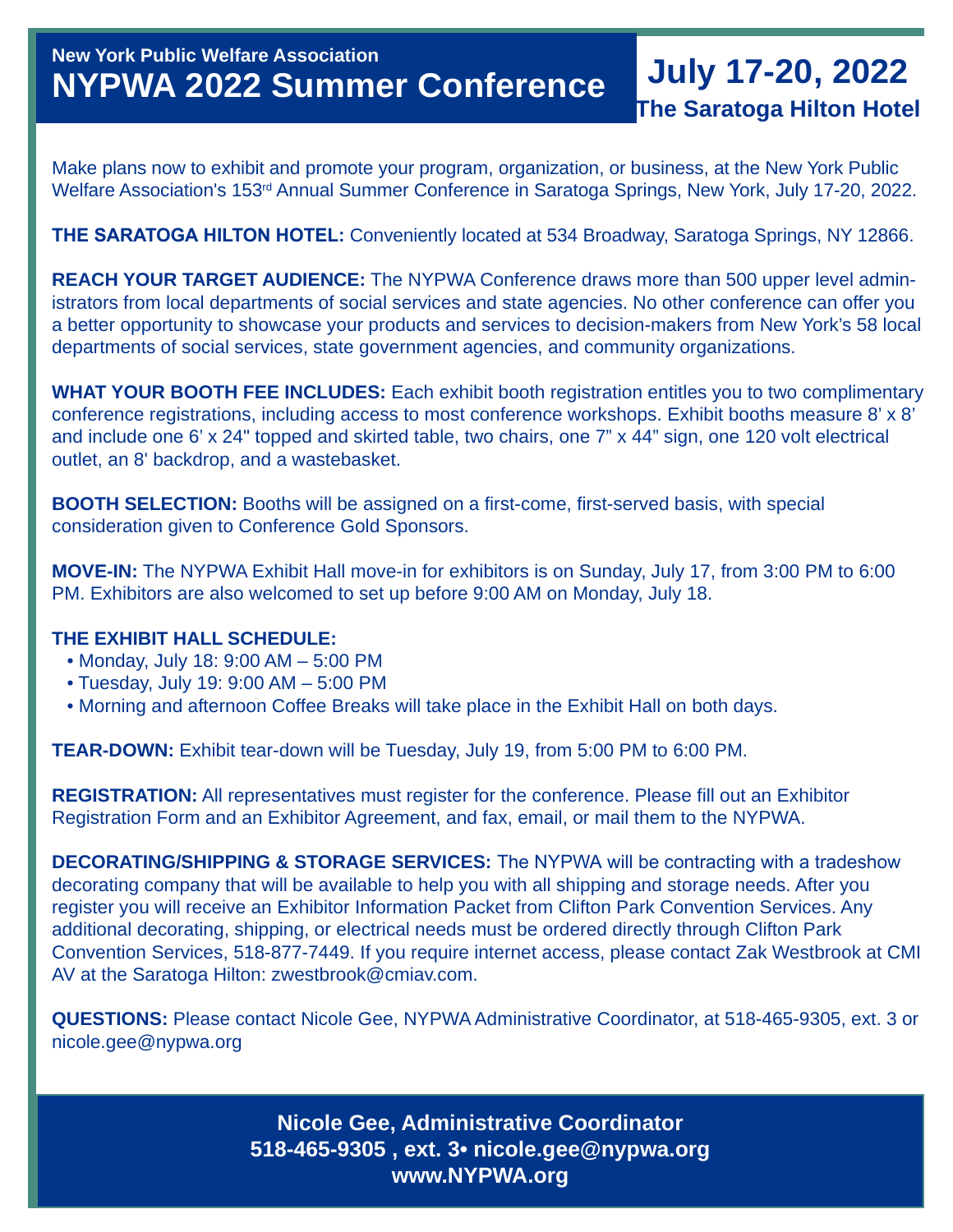## **New York Public Welfare Association NYPWA 2022 Summer Conference**

## **July 17-20, 2022 The Saratoga Hilton Hotel**

#### **Conference Gold Sponsorship - \$1,900**

- Exhibit Booth (8' x 8') on Monday, July 18, and Tuesday, July 19
- Coffee Break (See details of Coffee Break below.)
- Full Page Ad in Final Conference Brochure
- Special Recognition During the Conference Opening Ceremonies
- 120 Word Company Description in Exhibitor/Sponsor Section of Final Conference Brochure
- Acknowledgement and Materials that List Conference Sponsors

#### **Coffee Break - \$1,100**

(Morning and afternoon breaks are available on Monday, July 18, and Tuesday, July 19)

- Sign Acknowledging Sponsorship of Break
- Special Recognition During the Conference Opening Ceremonies
- Exhibitor/Sponsor will be named electronically in Final Conference Brochure
- Acknowledgement and Materials that List Conference Sponsors

#### **Commissioners' Coffee Break - \$550**

(Coffee for State & Local Commissioners' Meeting on the afternoon of Monday, July 18)

- Sign Acknowledging Sponsorship of Break
- Special Recognition During the Conference Opening Ceremonies
- Exhibitor/Sponsor will be named electronically in Final Conference Brochure
- Acknowledgement and Materials that List Conference Sponsors

#### **Wednesday Morning Coffee Break - \$550**

(Break for conference attendees on the morning of Wednesday, July 20)

- Sign Acknowledging Sponsorship of Break
- Special Recognition During the Conference Opening Ceremonies
- Exhibitor/Sponsor will be named electronically in Final Conference Brochure
- Acknowledgement and Materials that List Conference Sponsors

#### **Opening Luncheon - \$2,000**

(Conference Opening Luncheon on Monday, July 18, is attended by approximately 350 people)

- Tent Cards Acknowledging Sponsorship of Luncheon
- Special Recognition During the Conference Opening Ceremonies
- Exhibitor/Sponsor will be named electronically in Final Conference Brochure
- Acknowledgement and Materials that List Conference Sponsors

#### **Tuesday Evening Entertainment - \$1,000**

(Musical entertainment during buffet dinner on Tuesday, July 19)

- Tent Cards Acknowledging Sponsorship of Break
- Special Recognition During the Conference Opening Ceremonies
- Exhibitor/Sponsor will be named electronically in Final Conference Brochure
- Acknowledgement and Materials that List Conference Sponsors

**Nicole Gee, Administrative Coordinator 518-465-9305 , ext. 3• nicole.gee@nypwa.org www.NYPWA.org**